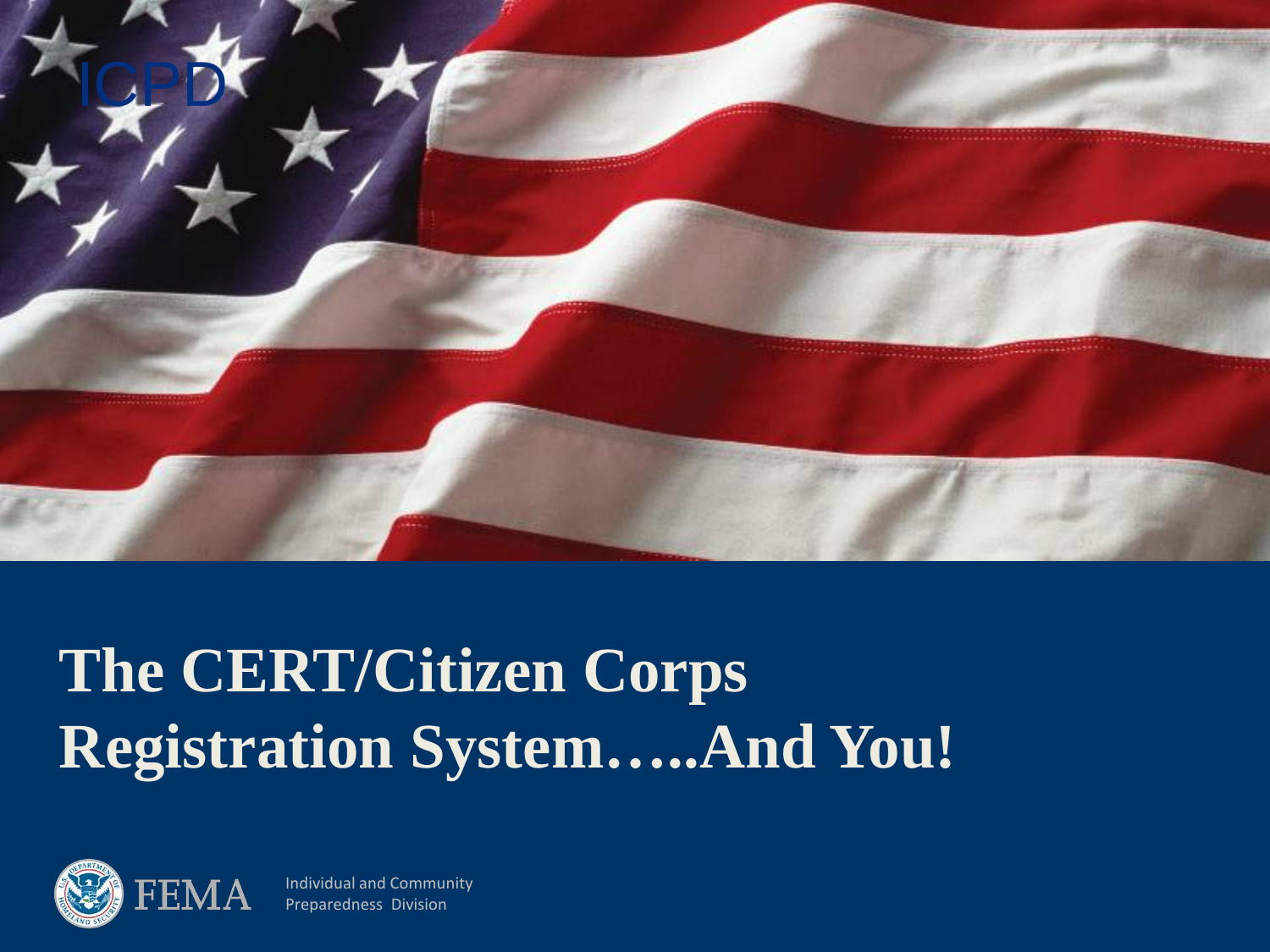

# **[CLICK ME!](http://www.citizencorps.fema.gov/cc/secure/index.do)**

**or**

**Go to** <http://www.citizencorps.fema.gov/cc/secure/index.do>

|                      | Log Into<br><b>Citizen Corps</b>                     |  |
|----------------------|------------------------------------------------------|--|
|                      | Please enter your email address (case sensitive) and |  |
| password below.      |                                                      |  |
|                      |                                                      |  |
| $\Rightarrow$ Email: |                                                      |  |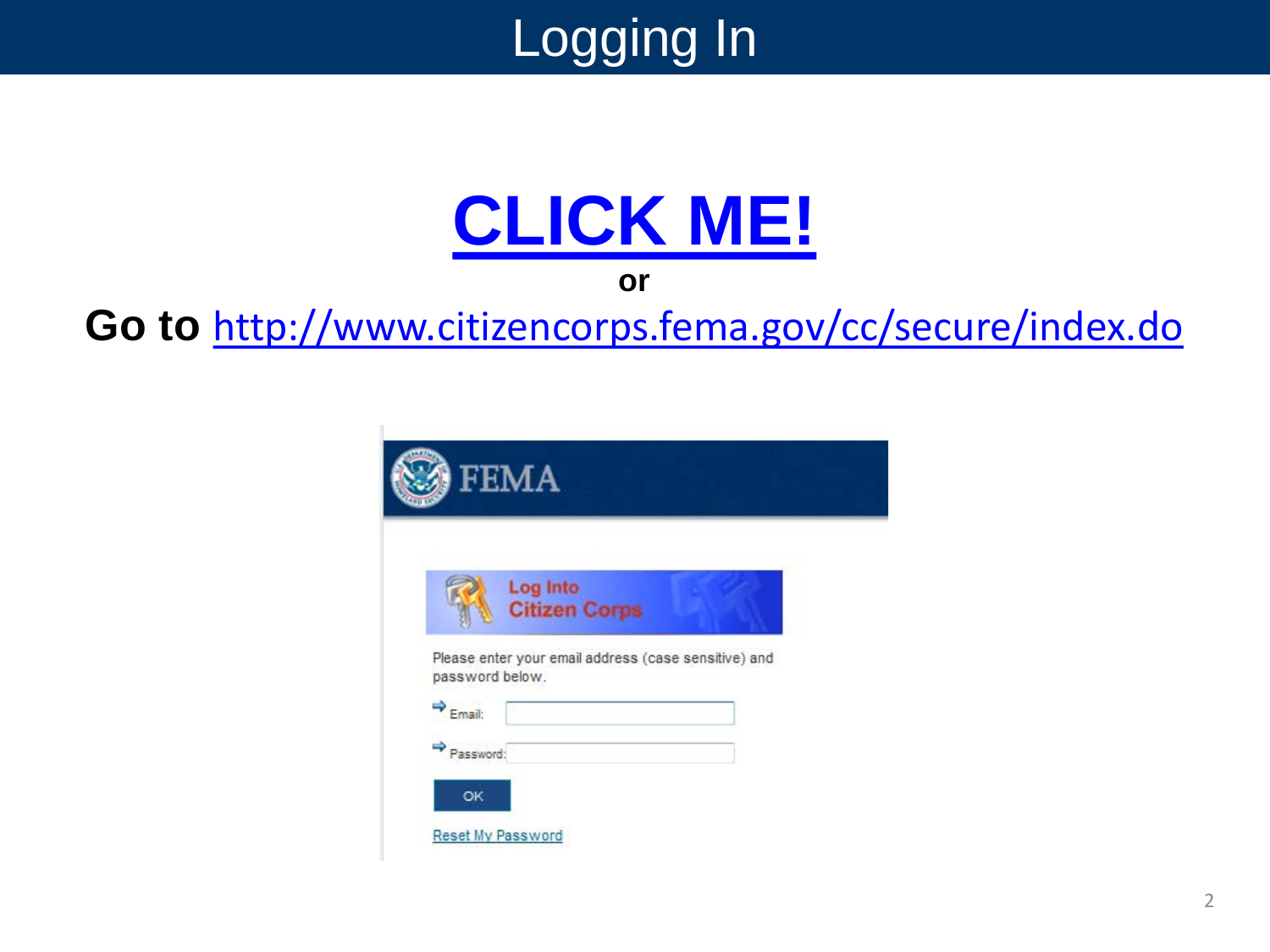# Can't Log In?

- $\star$  Don't have an account, or forgot what email address is associated with your Citizen Corps/CERT account? Contact [your state point of contact: http://www.ready.gov/citizen](http://www.ready.gov/citizen-corps/find-my-state-program-manager)corps/find-my-state-program-manager.
- ★ Forgot your password? Click "Reset My Password" and follow the prompts. Remember that when the system sends a new temporary password, it may be in your junk mail!

TIP: If you encounter an error message or other technical issue when trying to log in, you can contact your state point of contact about that too. If they aren't able to fix it, they will contact the national office.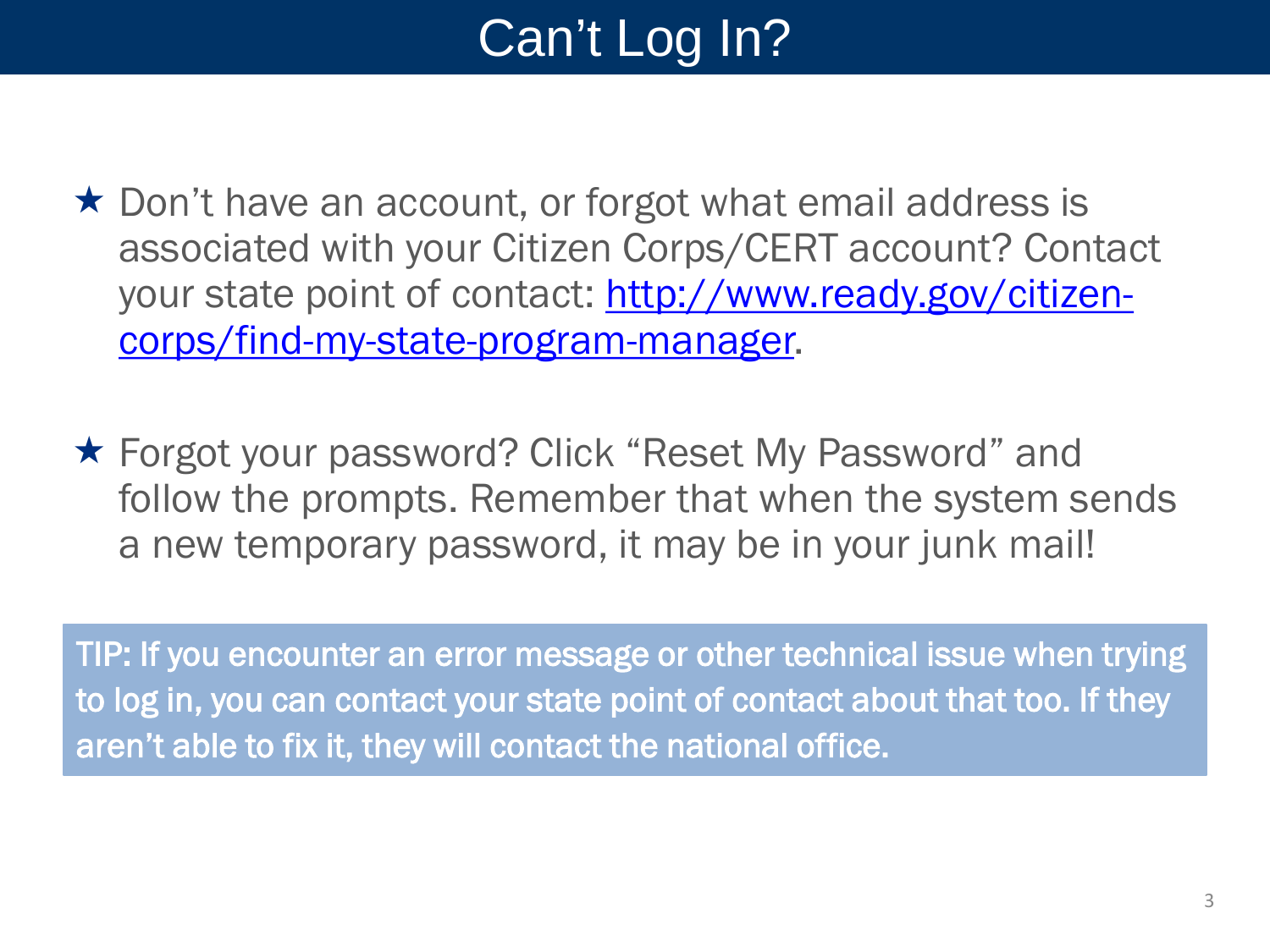# Getting Started

 $\star$  Once you log in, you will most likely be routed directly to your program's online profile. However, if more than one program is associated with your account, you will be directed to this page, instead.

|               | <b>FEMA</b>                                       |                         |                                                                                                                                                                                                                  |
|---------------|---------------------------------------------------|-------------------------|------------------------------------------------------------------------------------------------------------------------------------------------------------------------------------------------------------------|
| <b>Manage</b> | <b>Reports</b>                                    | <b>Discussion Forum</b> | Admin                                                                                                                                                                                                            |
| Welcome       |                                                   |                         |                                                                                                                                                                                                                  |
| Quick Links   |                                                   |                         | Announcements                                                                                                                                                                                                    |
| ÷<br>÷        | Manage My Council(s)<br>Manage My CERT Program(s) |                         | * If you have a message that you'd like National, R<br>Corps Portal, please go to the TeamSite and edit t<br>motd.n.html for National Users<br>* motd.r.html for Regional Users,<br>motd.I.html for Local Users. |

Welcome to the Citizen Corps and CERT Registration System! With this platform, you can manage you

★ Click "Manage My Council(s)" if you want to update a Citizen Corps Council (or designate a new point of contact) and "Manage My CERT Program(s)" if you want to update a CERT Program (or designate a new point of contact).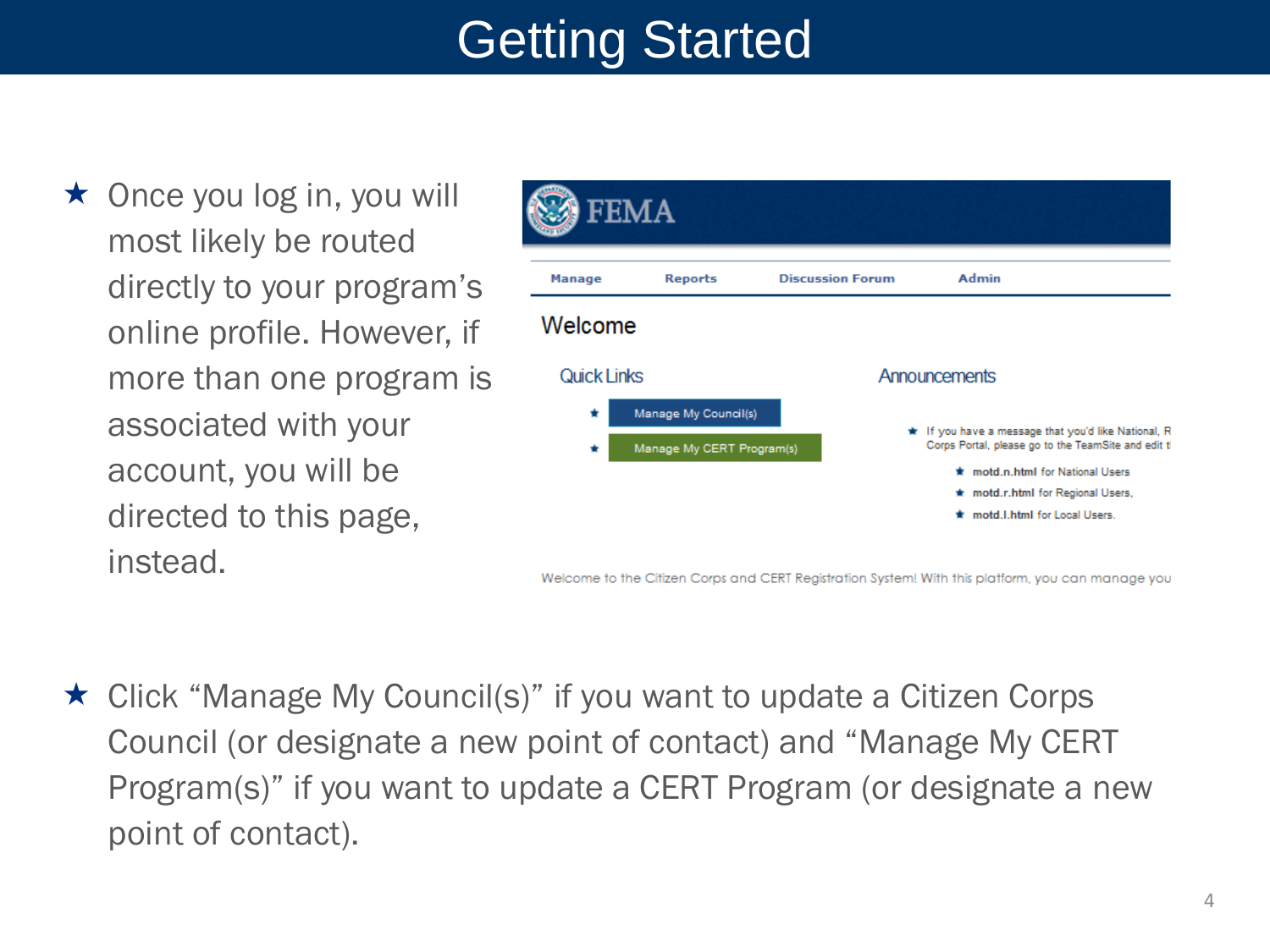# Updating an Online Profile

| Select Name |                                                                |           |        | Council State Council Type Council Status | Date of Last<br>Update |
|-------------|----------------------------------------------------------------|-----------|--------|-------------------------------------------|------------------------|
|             | Ada County Citizen Corps Council                               | ID        | County | Approved                                  | 2014-11-26             |
|             | Adair County Citizens Corps Council                            | IΑ        | County | Approved                                  | 2012-10-03             |
|             | Adair County Health Department CVC (Community Volunteer Corps) | <b>MO</b> | County | Approved                                  | 2012-09-06             |
|             | Adams County Citizen Corps Council                             | ΙN        | County | Approved                                  | 2012-12-12             |
|             | <b>Adams County LEPC</b>                                       | <b>NE</b> | County | Approved                                  | 2012-12-21             |
|             | Aiken County CC/VOAD Council                                   | SC        | County | Approved                                  | 2011-03-30             |
|             | Alamo Area Citizen Corps Council                               | <b>TX</b> | County | Approved                                  | 2014-12-10             |
|             | <b>Albany County Citizen Corps</b>                             | <b>NY</b> | County | Approved                                  | 2014-12-18             |
|             | Albany County Citizen Corps Council                            | WY        | County | Approved                                  | 2011-03-14             |
|             | Alexandria Citizen Corps Council                               | <b>VA</b> | County | Approved                                  | 2014-10-10             |
|             | Allegan County Citizen Corps                                   | MI        | County | Approved                                  | 2015-08-12             |
|             | Allegheny County Citizen Corps/LEPC                            | PA        | County | Approved                                  | 2014-10-07             |
|             | Allen County Citizen Corne Council                             | $\cap H$  | County | Annrouad                                  | 2011-03-30             |

- $\star$  If multiple Citizen Corps Councils or CERT programs are associated with your account, you will be directed to a list of programs to choose from. There may be duplicate programs in the system, so make sure you are updating the most recently updated *approved* program (not newly requested or pending).
- $\star$  If only one program is associated with your account, you'll be routed directly to your program's profile.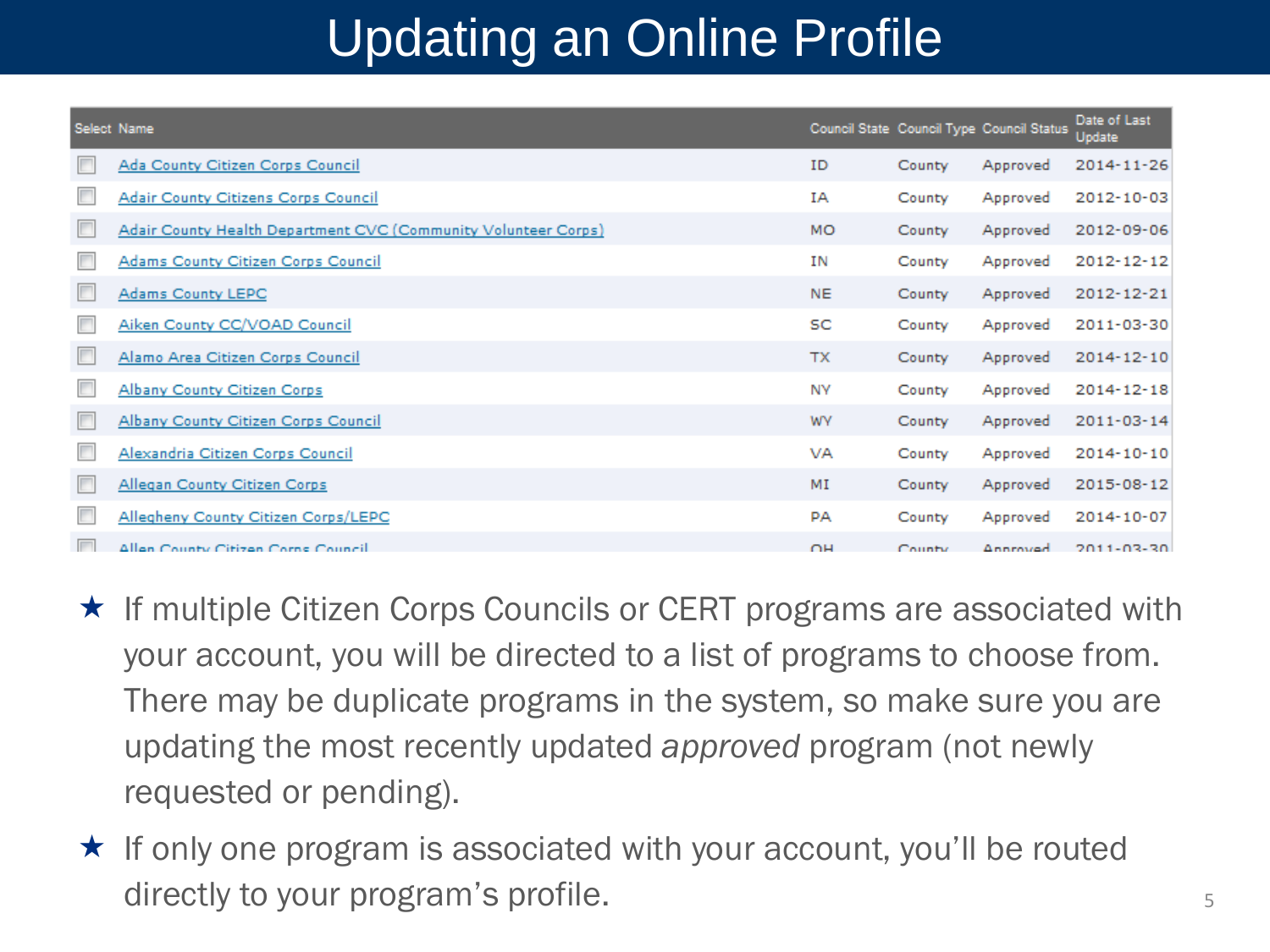# Updating an Online Profile

- $\star$  Each profile is three page
	- Click "Next" at the top or bottom of each page to advance to the next page, or "Previous" to return to the previous page.
	- Click "Save" to save your progress at any time. Clicking "Save and Exit" will save your work and navigate you away from your profile.
	- "Click "Save and Finish" after you've completed your edits.
- $\star$  Some fields in the profile may require an entry, even if that entry is "0."
- The system will automatically log you out if you are idle for 20 minutes.

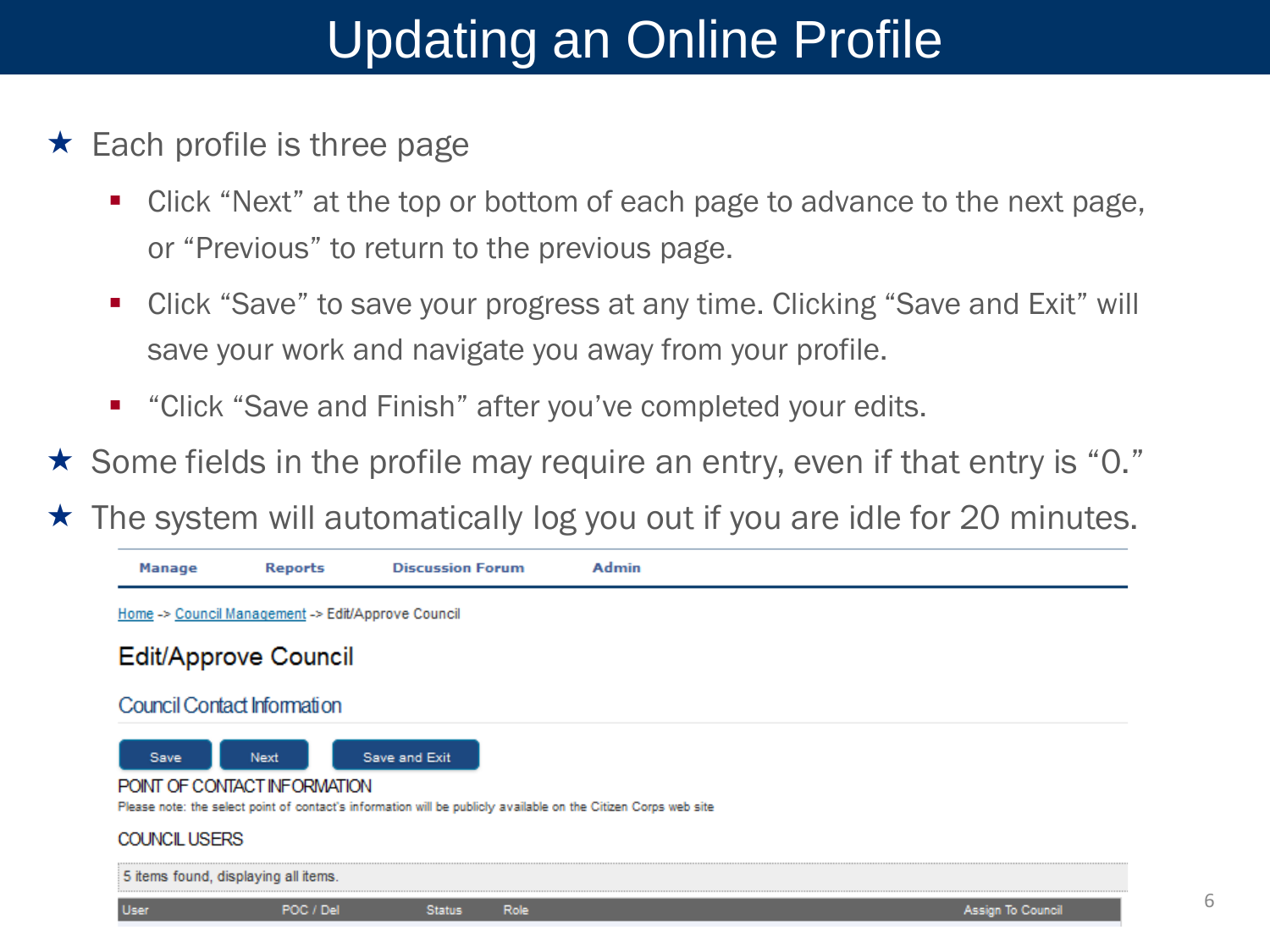## Updating the Point of Contact: Existing User

- $\star$  If you wish to create assign a new point of contact to a Citizen Corps Council or CERT program, and he or she is already in the system, the process is simple:
	- Below the points of contact information, check the box next to where it says "OPTIONALLY TO ADD A NEW USER CHECK THIS BOX."
	- This will bring up a new field where you can enter in the email address of the user you would like to assign to the council or program.
	- Checking the box under the field where you enter the email address will designate the user as the new point of contact.
	- When you're done, click "Apply."

|                                                                                                      | Active | <b>Manage Councils</b> | √                    |
|------------------------------------------------------------------------------------------------------|--------|------------------------|----------------------|
|                                                                                                      | Active | Manage Subscribers     | v                    |
|                                                                                                      | Active | Manage Users           | $\blacktriangledown$ |
|                                                                                                      | Active | <b>Send Emails</b>     | ᢦ                    |
| OPTIONALLY TO ADD A NEW USER CHECK THIS BOX                                                          |        |                        |                      |
| Please enter the e-mail address of the user you would like to add:                                   |        |                        |                      |
| If the user is already in the system, would you like to set this nerson as the new noint of contact? |        |                        |                      |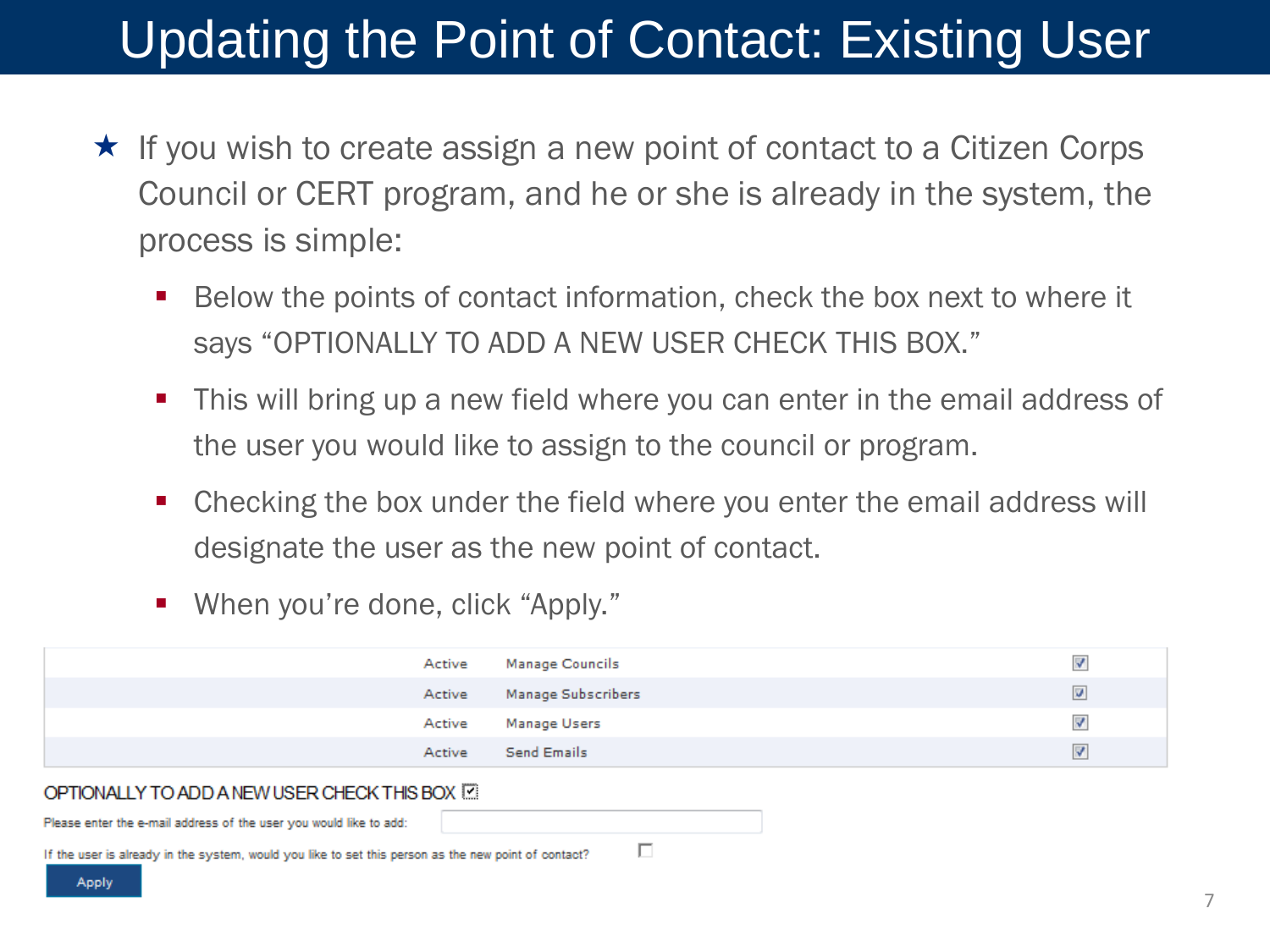# Updating the Point of Contact: Adding a New User

- $\star$  If you need to designate a new point of contact for a program, but the new point of contact does not already have an account, you will have to create one for them.
- $\star$  Hover your cursor over "Manage" in the top left corner and select "Add User" from the drop-down menu.



8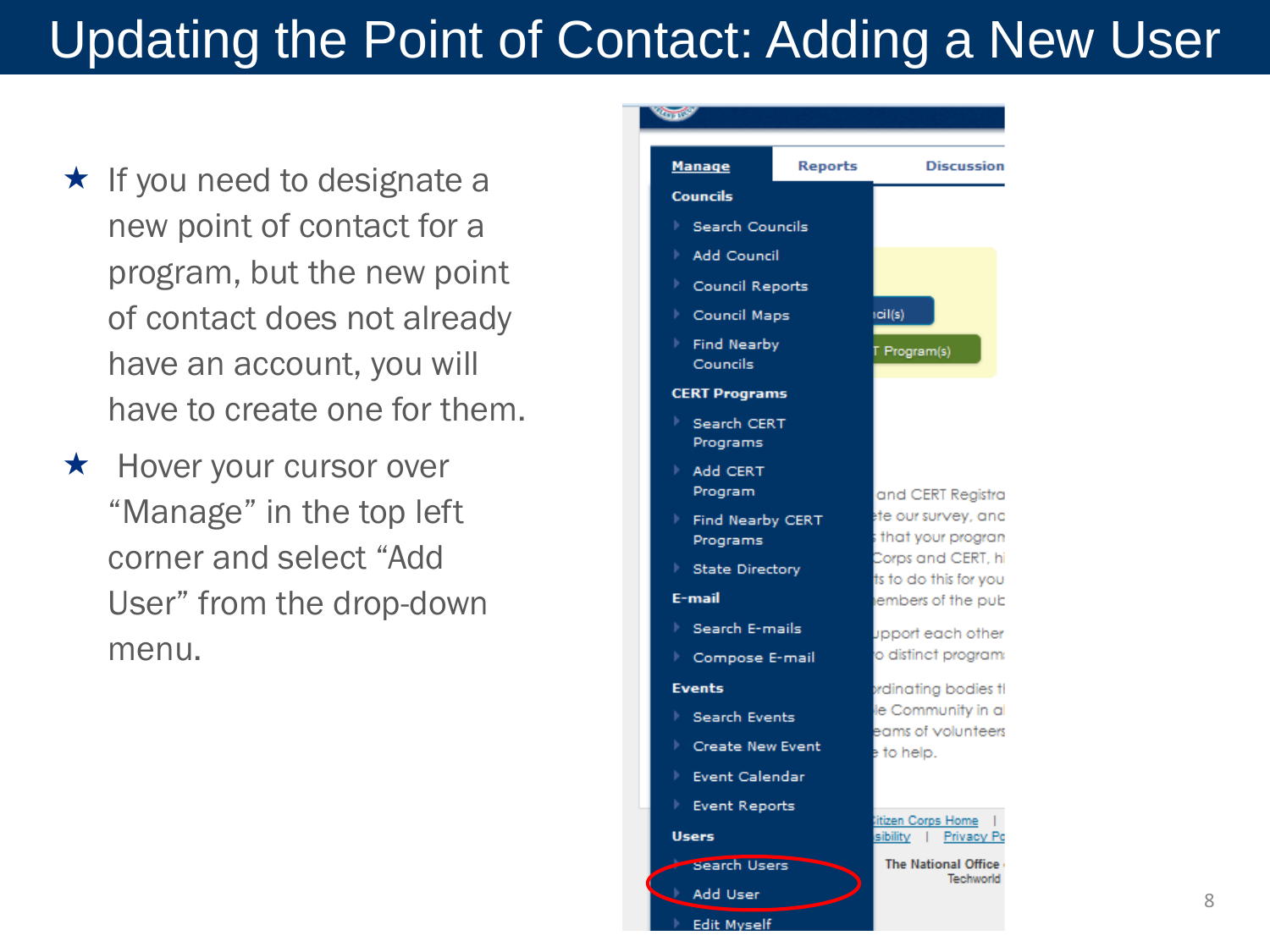- $\star$  Fill out this form with the contact information of the new point of contact. Fields that have asterisks are required.
- $\star$  On this page you can also assign Citizen Corps Councils and CERT Programs to users.
- $\star$  Assigning councils and CERT programs to users will allow you to later designate users as points of contact for those programs. You can also authorize users to edit program profiles once they have been assigned.



#### User Information

| First Name *                   |                              |  |
|--------------------------------|------------------------------|--|
| Middle Initial                 |                              |  |
| Last Name *                    |                              |  |
| Title                          |                              |  |
| <b>Street Address</b>          |                              |  |
| <b>Street Address</b><br>Cont. |                              |  |
| City *                         |                              |  |
| State *                        | Please Select A State        |  |
| Zip Code *                     |                              |  |
| <b>Phone Number</b>            | Ext:                         |  |
| Fax                            | Ext:                         |  |
| Email *                        | (xxx@yyy.zzz)                |  |
| Confirm Email *                | (xxx@yyy.zzz)                |  |
|                                | Status • O Active O Inactive |  |

#### **User Councils**

No councils are currently associated with this user. Please click the add council button

**Add Councils** 

#### User CERT Programs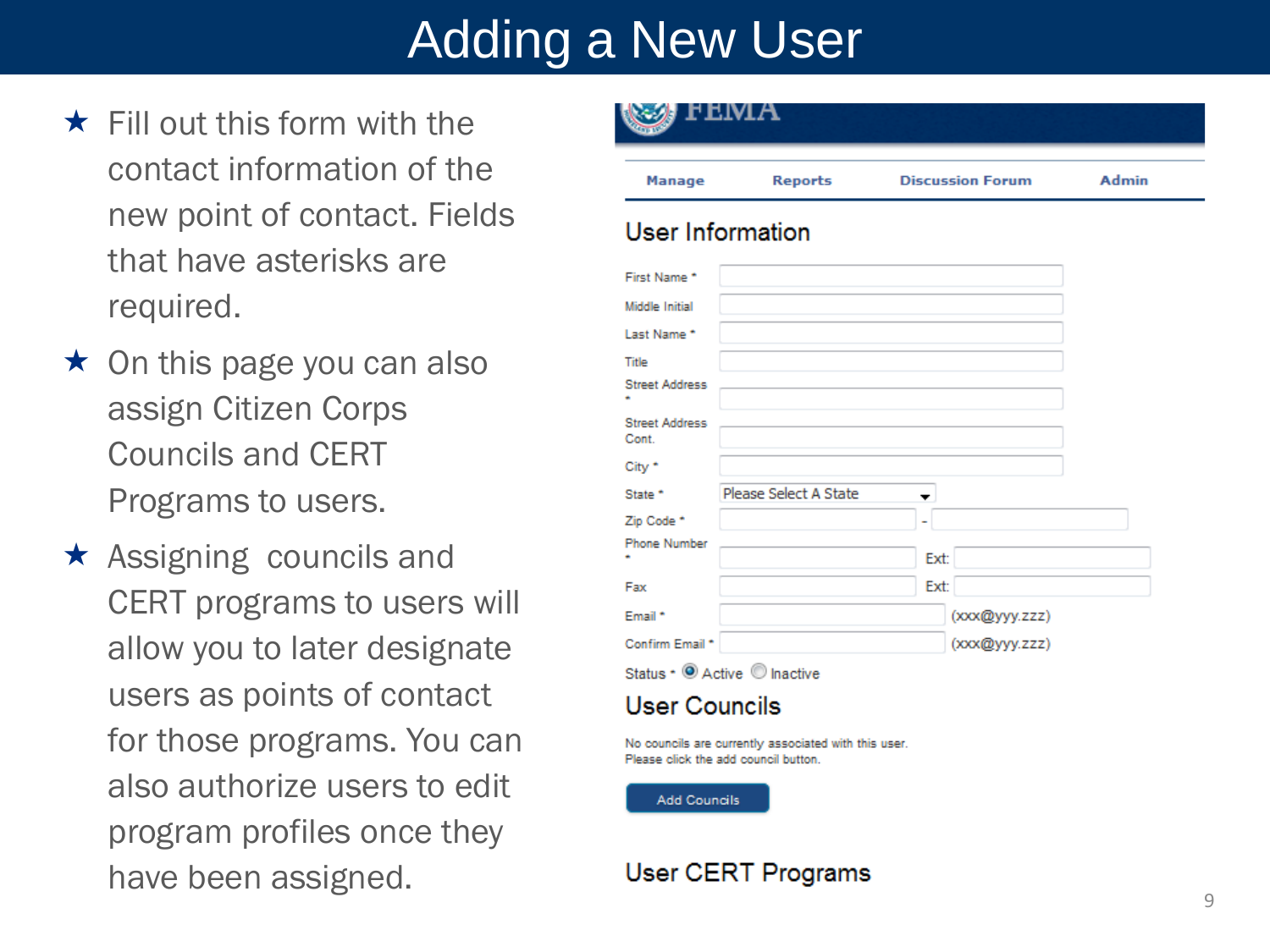★ Click on "Add Councils" to assign a Citizen Corps Council to a user or "Add CERTs" to assign a CERT program to a user.

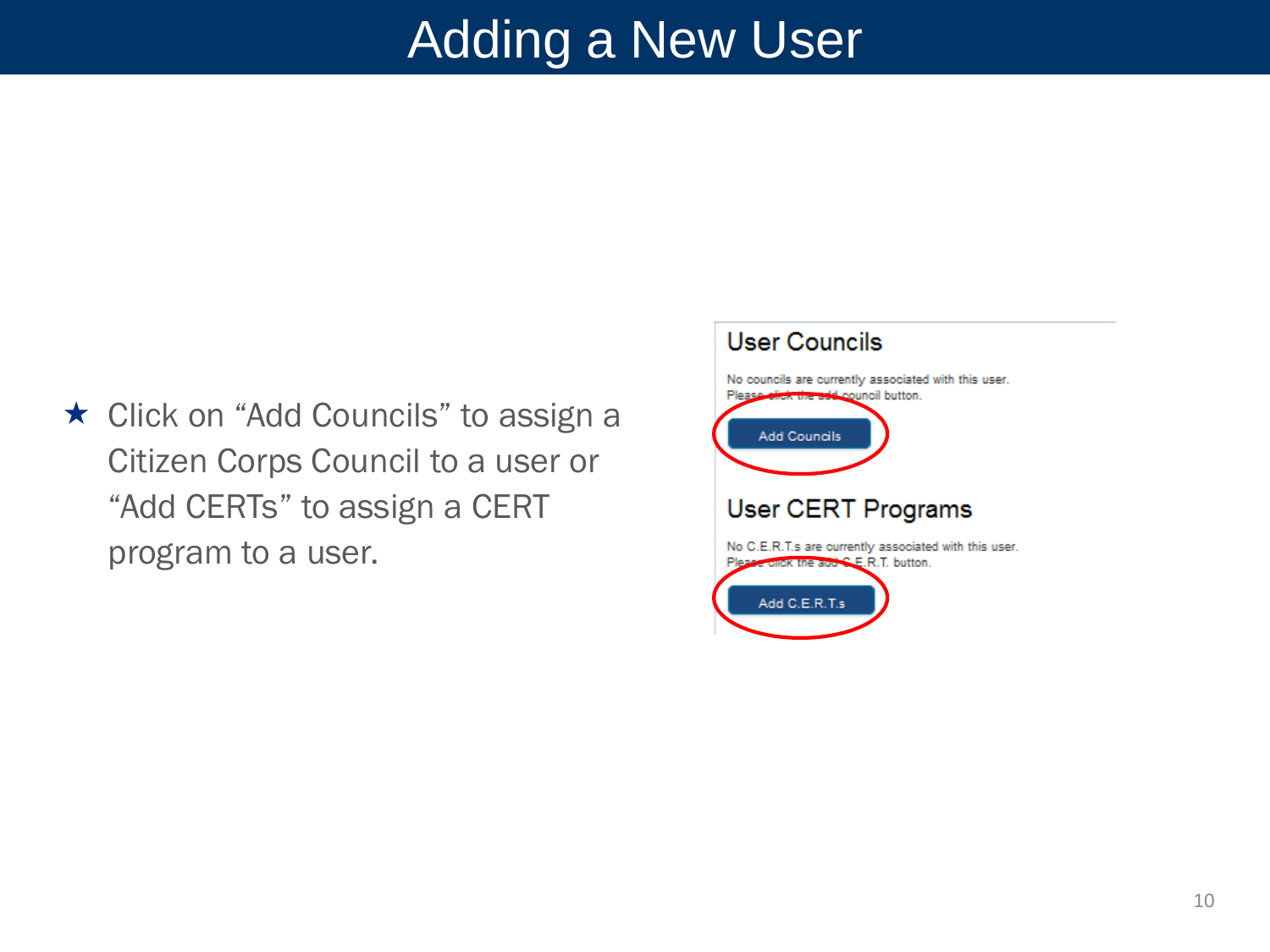★ You will need to search for the CERT Program or Citizen Corps Council you would like to assign to the user.

|                                                                                                                      |                                                                                                         |                                                                                               |                                                                                                                                           | <b>PREPARING THE NATION</b> |  |  |  |  |
|----------------------------------------------------------------------------------------------------------------------|---------------------------------------------------------------------------------------------------------|-----------------------------------------------------------------------------------------------|-------------------------------------------------------------------------------------------------------------------------------------------|-----------------------------|--|--|--|--|
| <b>Manage</b>                                                                                                        | <b>Reports</b>                                                                                          | <b>Discussion Forum</b>                                                                       | <b>Admin</b>                                                                                                                              |                             |  |  |  |  |
| Add CERT Programs To User                                                                                            |                                                                                                         |                                                                                               |                                                                                                                                           |                             |  |  |  |  |
|                                                                                                                      | This page allows you to add CERTs to the user you are editing. To add a cert follow these instructions: |                                                                                               |                                                                                                                                           |                             |  |  |  |  |
| Fill in the search form with the basic criteria to find a CERT. No criteria will return all CERT you have access to. |                                                                                                         |                                                                                               |                                                                                                                                           |                             |  |  |  |  |
| Hit search, you will be returned to this page with a list of CERT below the search box.                              |                                                                                                         |                                                                                               |                                                                                                                                           |                             |  |  |  |  |
|                                                                                                                      |                                                                                                         | Select the CERTs you wish to add to the user by checking the check box next to the CERT name. |                                                                                                                                           |                             |  |  |  |  |
|                                                                                                                      |                                                                                                         |                                                                                               | Click the 'Add' button, below the results list to add all the checked CERTs to the user. You will then be returned to the edit user page. |                             |  |  |  |  |
|                                                                                                                      | Search For CERT Programs                                                                                |                                                                                               |                                                                                                                                           |                             |  |  |  |  |
| C.E.R.T. Type: Any                                                                                                   | $\cdot$                                                                                                 | City:                                                                                         |                                                                                                                                           |                             |  |  |  |  |
| C.E.R.T. Name:                                                                                                       |                                                                                                         | State:                                                                                        | Any                                                                                                                                       |                             |  |  |  |  |
|                                                                                                                      |                                                                                                         | Registered<br>Between:                                                                        | 2002-01-01<br>and                                                                                                                         | vvvv-mm-dd                  |  |  |  |  |
| Search                                                                                                               | Clear                                                                                                   |                                                                                               |                                                                                                                                           |                             |  |  |  |  |

TIP: Searching by the name of the program or even the city can be tricky because the search function is so sensitive. It may be easier to cast a "wider net" by searching for all of the programs in a state and selecting the program from a list.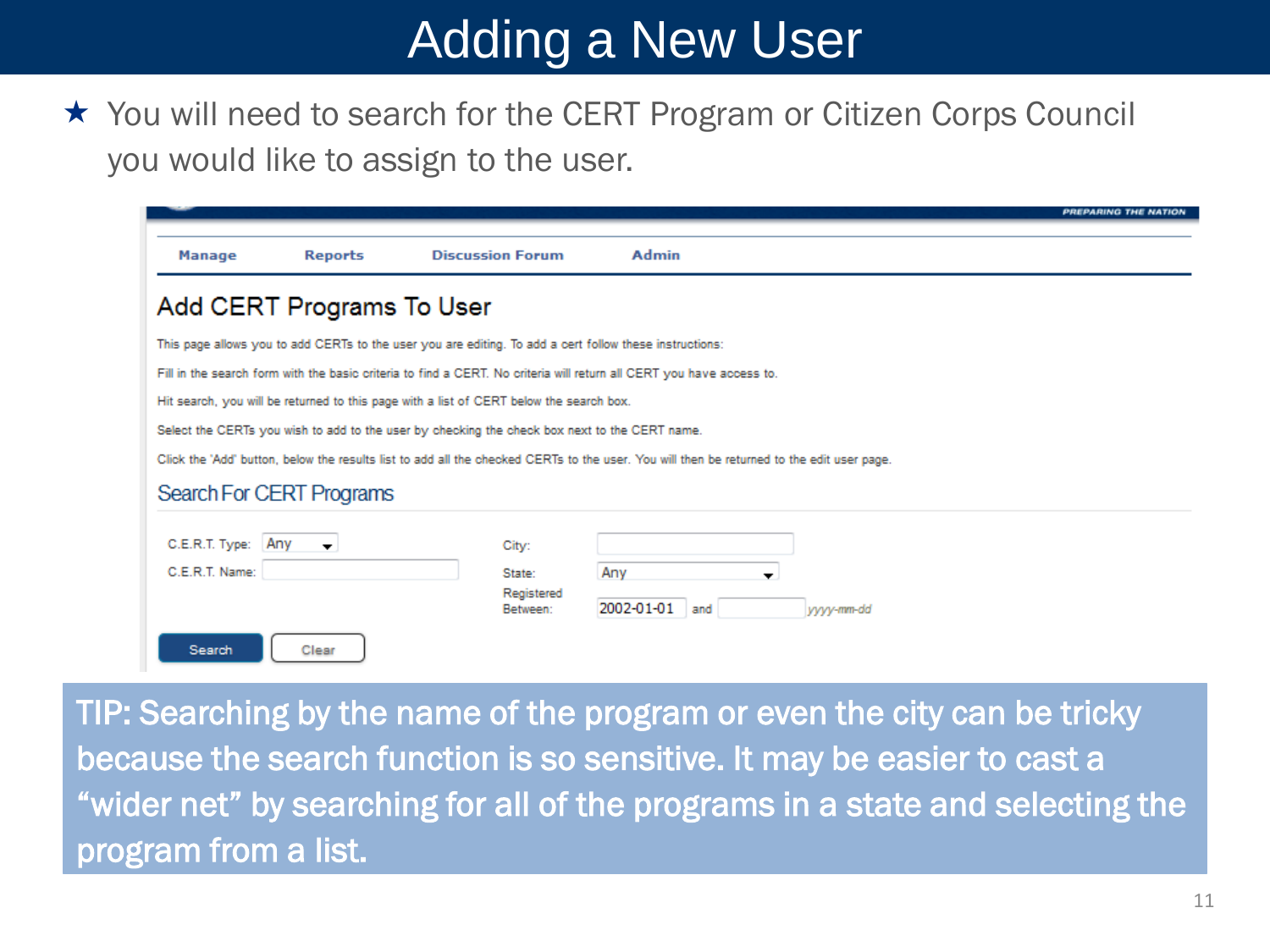$\star$  Once you have found the program you are looking for, check the box next to it under where it says "Assign to User." Then click "Add Councils."

| <b>Search For Councils</b>    |                                |                        |                |                      |              |                       |                        |
|-------------------------------|--------------------------------|------------------------|----------------|----------------------|--------------|-----------------------|------------------------|
| Council Type:                 | National $\rightarrow$         | City:                  |                |                      |              |                       |                        |
| Council Name:                 |                                | State:                 | Any            |                      | ▼            |                       |                        |
|                               |                                | Registered<br>Between: | 2002-01-01 and |                      | yyyy-mm-dd   |                       |                        |
| Search                        | Clear                          |                        |                |                      |              |                       |                        |
| <b>Council Search Results</b> |                                |                        |                |                      |              |                       |                        |
| <b>Add Councils</b>           |                                |                        |                |                      |              |                       |                        |
| One item found.               |                                |                        |                |                      |              |                       |                        |
| Assign To User                | Name                           |                        |                | <b>Council State</b> | Council Type | <b>Council Status</b> | Date of Last<br>Update |
| m                             | National Citizen Corps Council |                        |                | DC                   | National     | Approved              | 2015-06-23             |
| Add Councils                  |                                |                        |                |                      |              |                       |                        |
|                               |                                |                        |                |                      |              |                       |                        |

★ After you click "Add Councils," you will be returned to the "User Information" page.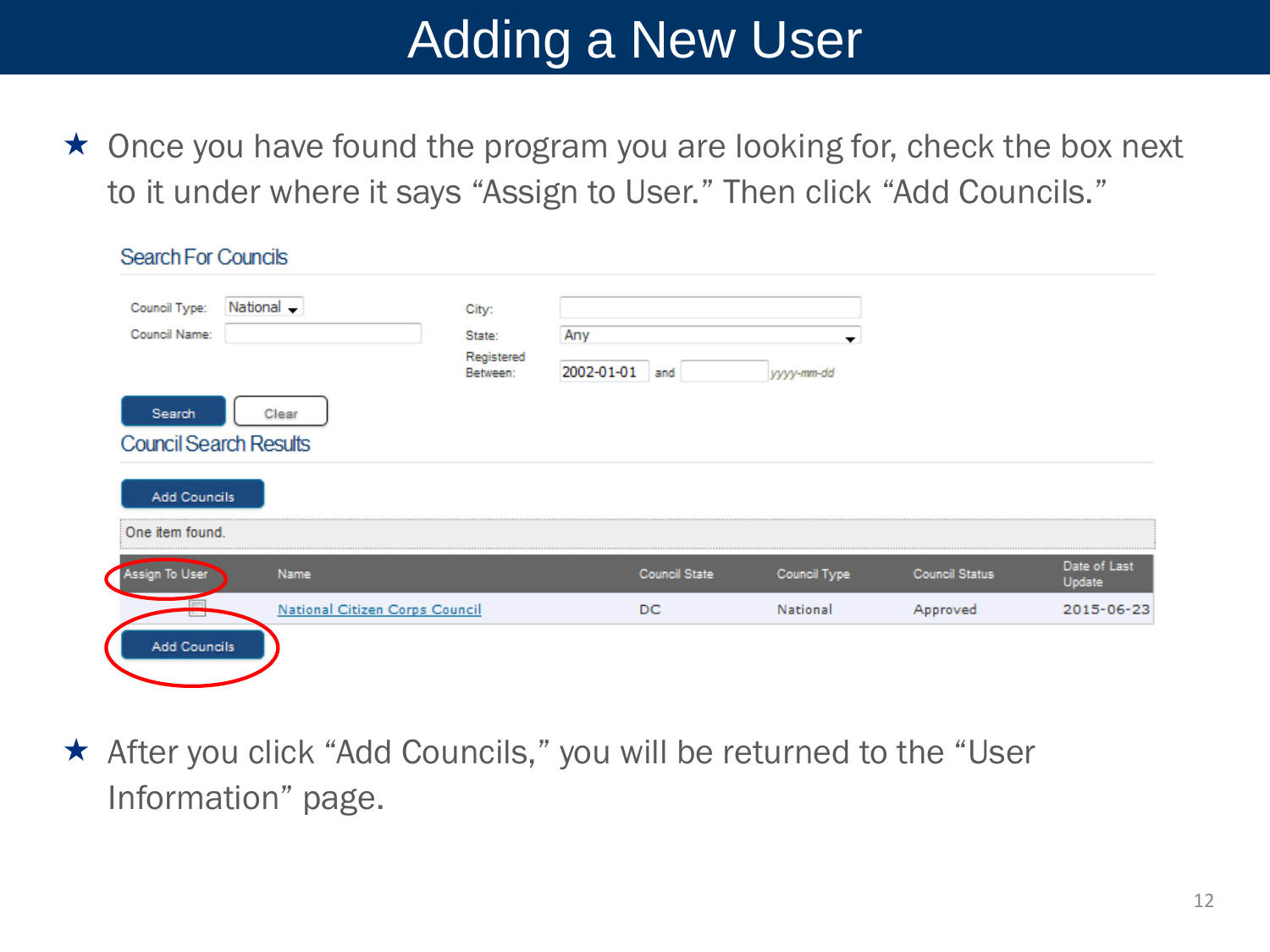★ When you return to the "User Information" page, below the contact information you should be able to see the Councils or CERT programs you have assigned to the user:

### **User Councils**

| 5 items found, displaying all items. |              |                                            | <b></b>  |
|--------------------------------------|--------------|--------------------------------------------|----------|
| Council Name                         | Council Type | User Role                                  | Has Role |
| National Citizen Corps Council       | National     | Association Only, No Permissions To Modify |          |
|                                      |              | <b>Manage Councils</b>                     |          |
|                                      |              | Manage Subscribers                         |          |
|                                      |              | Manage Users                               |          |
|                                      |              | Send Emails                                |          |
|                                      |              |                                            |          |

**Add Councils** 

### User CERT Programs

No C.E.R.T.s are currently associated with this user. Please click the add C.E.R.T. button.



 $\star$  From this screen, you can edit the permissions of the user, allowing them to manage the programs you have assigned to them.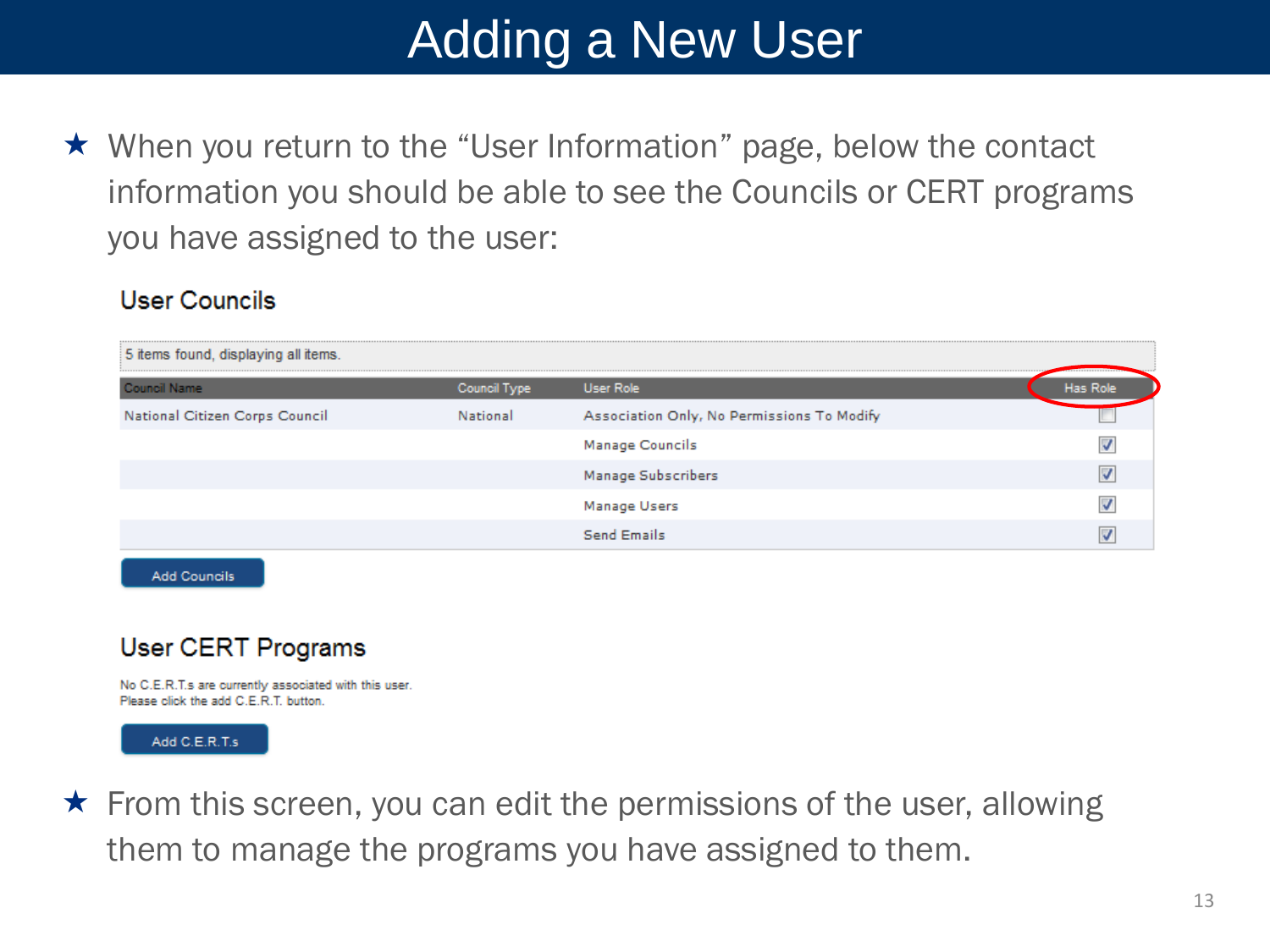★ When you return to the "User Information" page, below the contact information you should be able to see the Councils or CERT programs you have assigned to the user:

### **User Councils**

| 5 items found, displaying all items. |              |                                            |  |
|--------------------------------------|--------------|--------------------------------------------|--|
| <b>Council Name</b>                  | Council Type | User Role                                  |  |
| National Citizen Corps Council       | National     | Association Only, No Permissions To Modify |  |
|                                      |              | <b>Manage Councils</b>                     |  |
|                                      |              | Manage Subscribers                         |  |
|                                      |              | Manage Users                               |  |
|                                      |              | <b>Send Emails</b>                         |  |
|                                      |              |                                            |  |

**Add Councils** 

### User CERT Programs

No C.E.R.T.s are currently associated with this user. Please click the add C.E.R.T. button.



 $\star$  From this screen, you can edit the permissions of the user, allowing them to manage the programs you have assigned to them.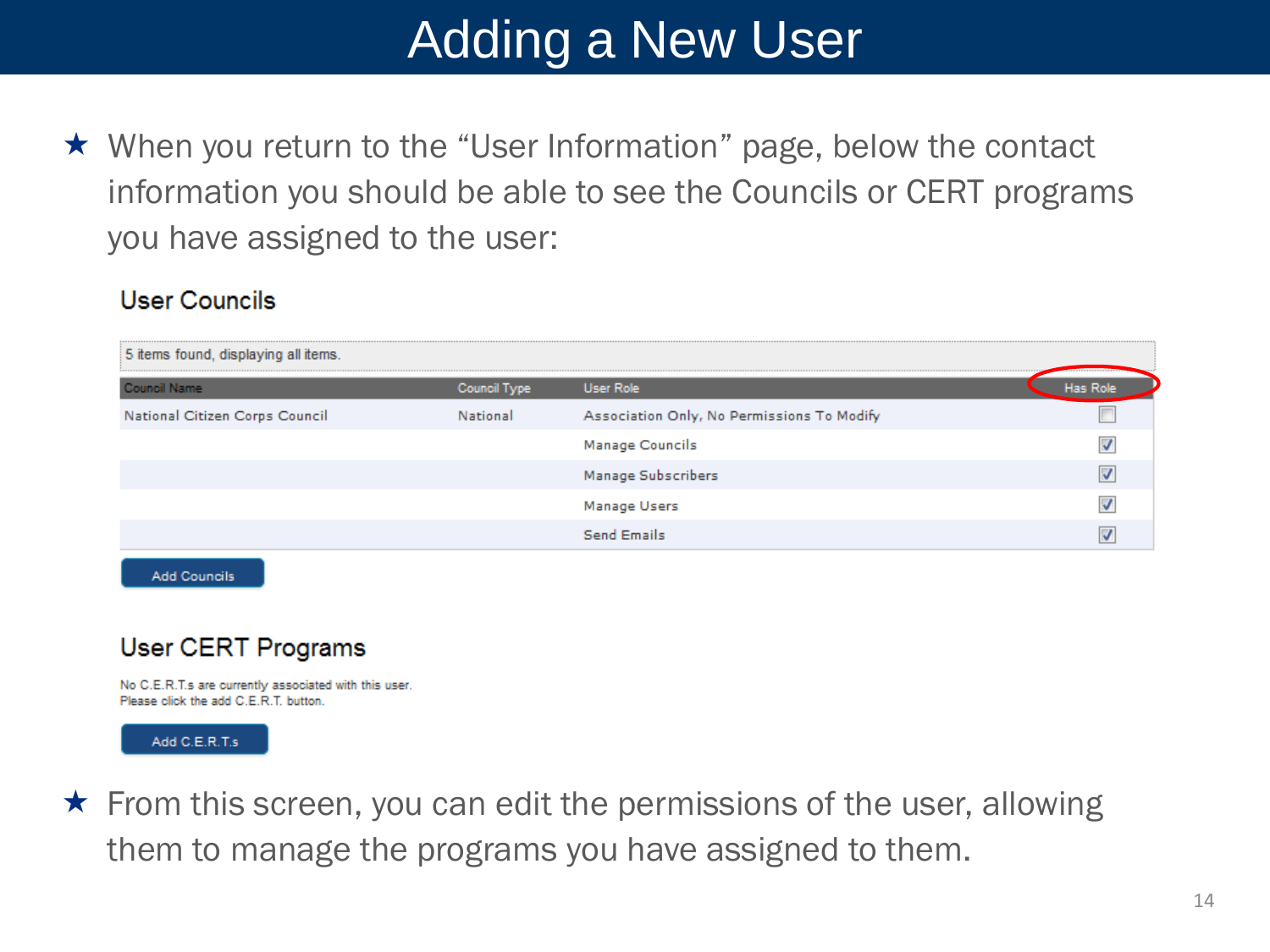- $\star$  You can also sign up new users for notifications.
- $\star$  Many of these options are obsolete and will soon be removed. However, the following are still relevant:
	- New council in jurisdiction.
	- New CERT in jurisdiction.
	- New events in my state/zip code.
	- **New national events.**
- $\star$  Once you are done, click on "add" to create the new user account. The new user should receive a confirmation email shortly with a temporary password.

### **User Notifications**

| New events in<br>my state                  |                          |
|--------------------------------------------|--------------------------|
| New events<br>near my zip<br>code          | $\overline{\phantom{a}}$ |
| New national<br>events                     | $\blacksquare$           |
| New partner in<br>my jurisdiction          |                          |
| New council in<br>my jurisdiction          |                          |
| New CERT in<br>my jurisdiction             | $\Box$                   |
| New media<br>article in my<br>jurisdiction |                          |
| New media<br>article in my<br>state        |                          |
| New national<br>media article              |                          |

### System Information

Password Will be generated automatically and sent via e-mail.

Created Date October 13, 2015

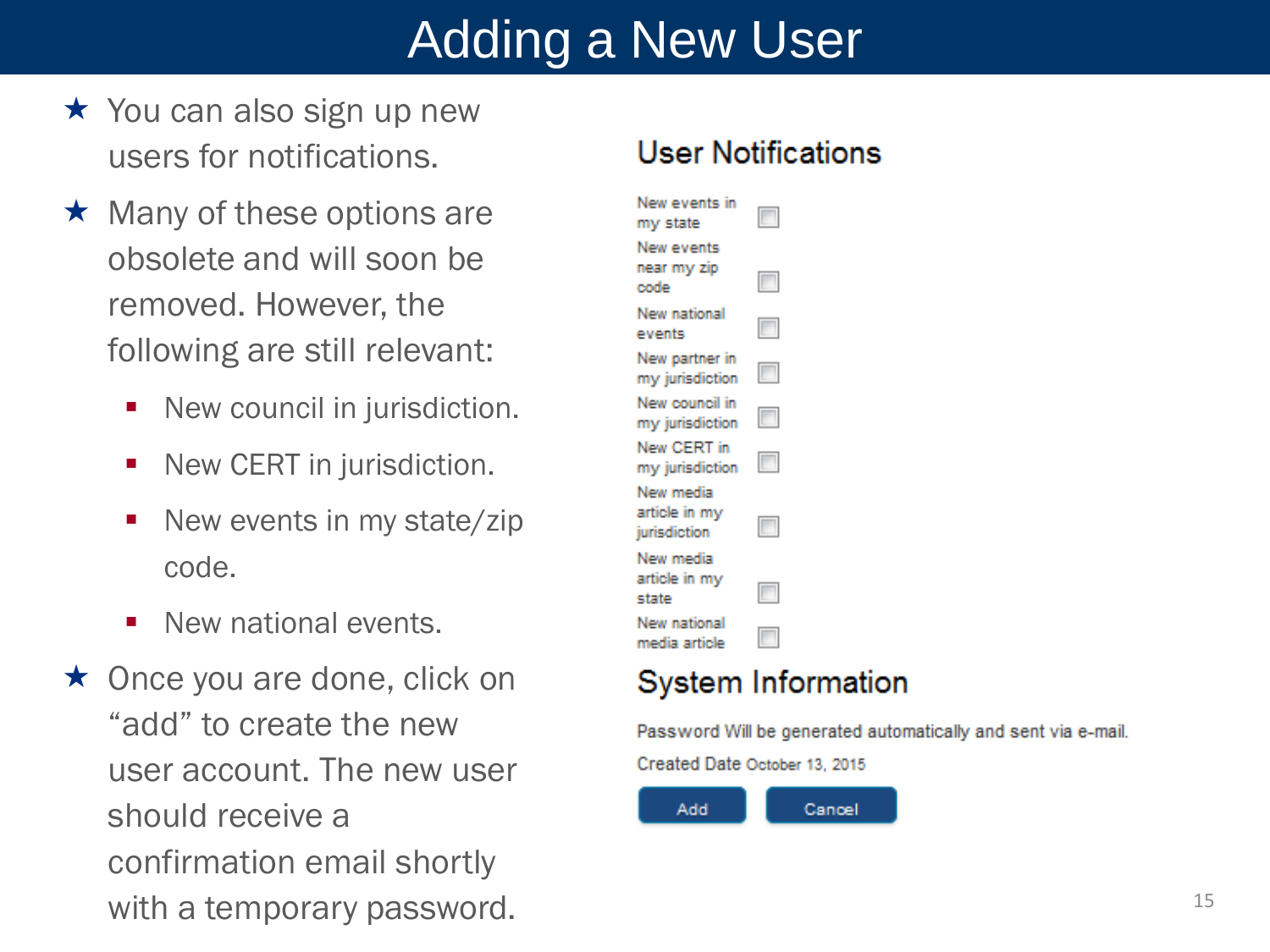$\star$  At the top of the screen, you should see "The user has been successfully updated" in green text at the top of the page.

| Manage | <b>Reports</b> | <b>Discussion Forum</b> | Admin |  |
|--------|----------------|-------------------------|-------|--|

★ Next, hover your cursor over "Manage" in the top right corner and select "Search Councils" (or "Search CERT Programs").

|    |                                |                |                         |              | PREPARING THE NATION |
|----|--------------------------------|----------------|-------------------------|--------------|----------------------|
|    |                                |                |                         |              |                      |
|    | <b>Manage</b>                  | <b>Reports</b> | <b>Discussion Forum</b> | <b>Admin</b> |                      |
|    | <b>Councils</b>                |                | bdated.                 |              |                      |
| ۰. | Search Councils                |                |                         |              |                      |
|    | Add Council                    |                |                         |              |                      |
|    | Council Reports                |                |                         |              |                      |
|    | Council Maps                   |                |                         |              |                      |
|    | <b>Find Nearby</b><br>Councils |                |                         |              |                      |
|    | <b>CERT Programs</b>           |                |                         |              |                      |
|    | Search CERT<br>Programs        |                |                         |              |                      |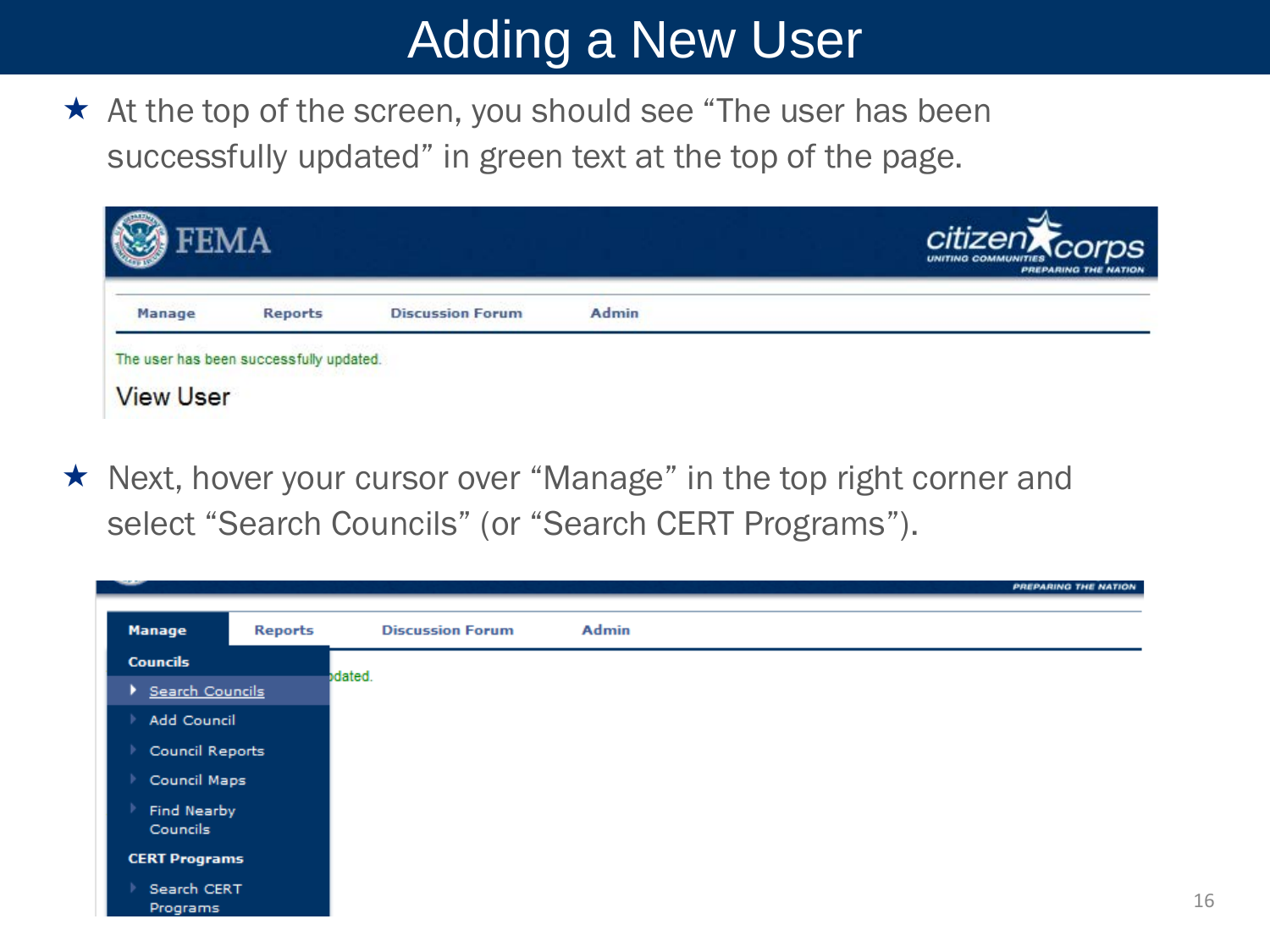★ Search for the Citizen Corps Council or CERT program that you've assigned the new user to:

| <b>Manage</b>                    | <b>Reports</b>                              | <b>Discussion Forum</b> | Admin                           |  |  |  |  |  |
|----------------------------------|---------------------------------------------|-------------------------|---------------------------------|--|--|--|--|--|
| <b>Manage Councils</b>           |                                             |                         |                                 |  |  |  |  |  |
| <b>Find Councils</b>             |                                             |                         |                                 |  |  |  |  |  |
| Council Status:<br>Council Type: | Any<br>$\bullet$<br>Any<br>— <del>v</del> J | City:<br>State:         | Any<br>$\overline{\phantom{a}}$ |  |  |  |  |  |
| Council Name:                    |                                             | Registered<br>Between:  | 2002-01-01<br>and<br>yyyy-mm-dd |  |  |  |  |  |
| Search                           | Add Council                                 | Clear                   |                                 |  |  |  |  |  |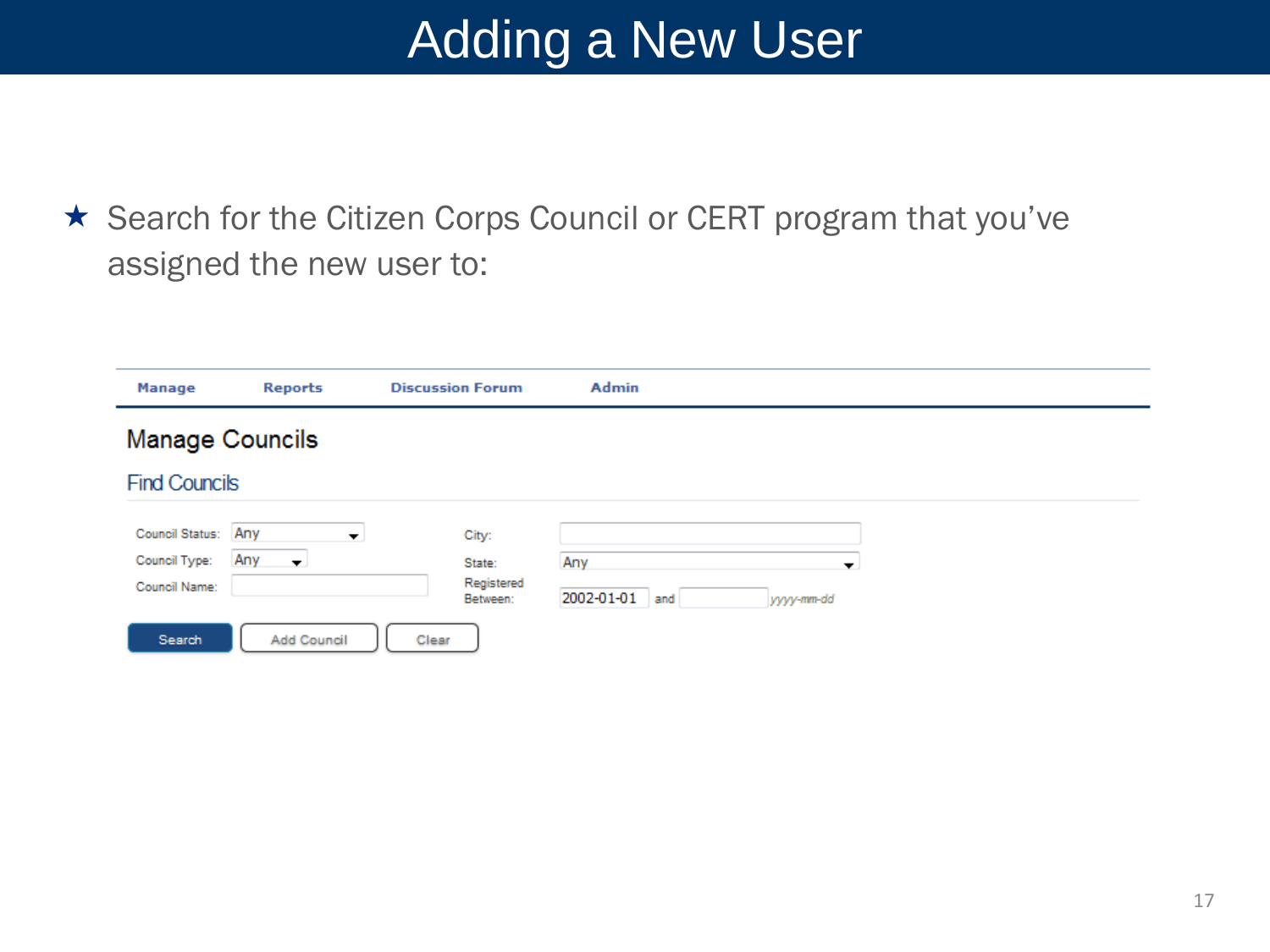- $\star$  At the top of the page will be a section called "Council Users."
	- Next to each user's name there are options to either delete them (the box), which will remove their link to the program or to designate them as the POC (the circle). Both are circled in red.
	- You can also alter their permissions from here they will need to at least be able to "Manage Councils" to edit the online profile.

### Edit/Approve Council

#### Council Contact Information